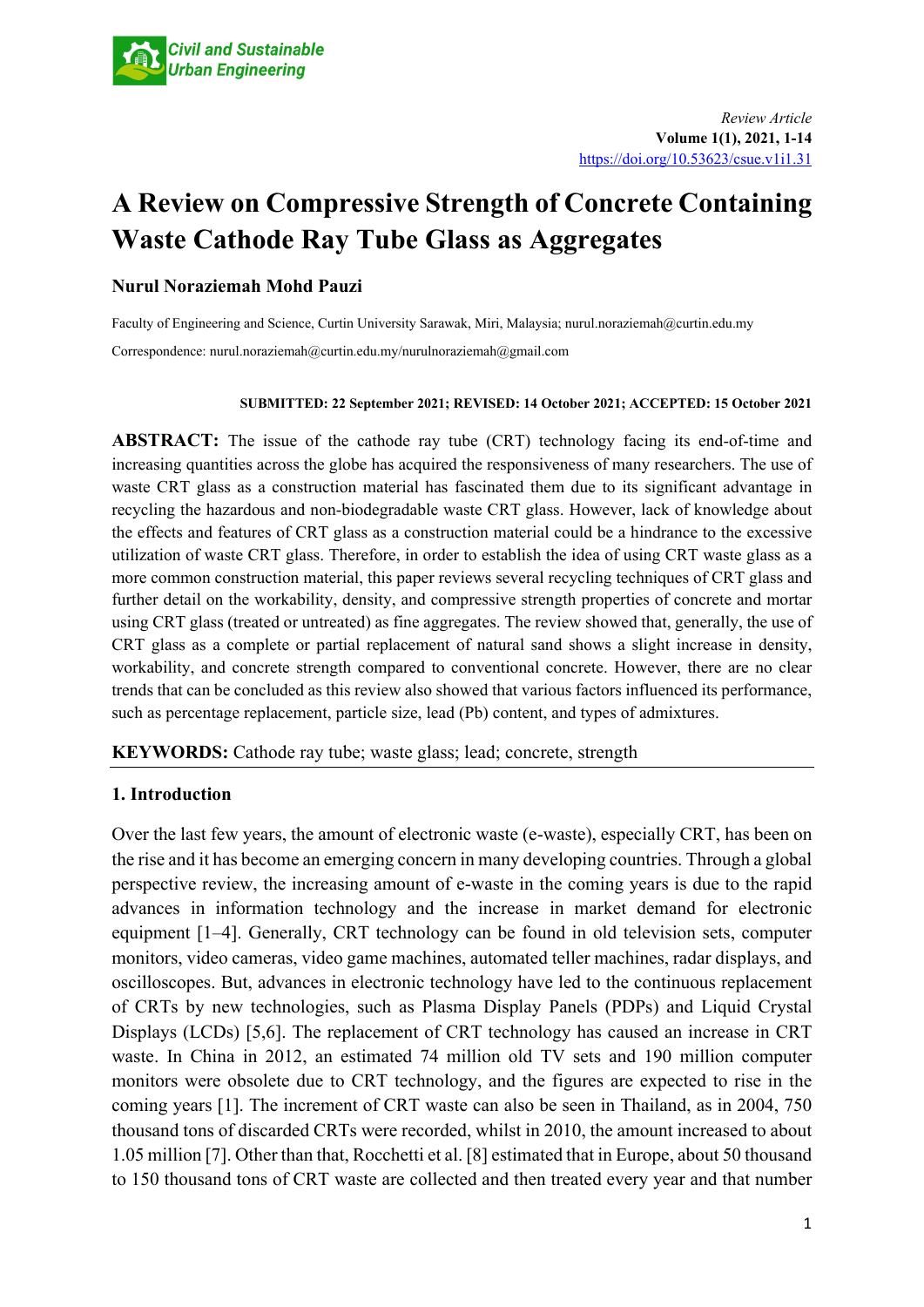is expected to increase in the year ahead. Previous studies have shown that the amount of CRT waste has increased year by year and is expected to increase in the future. Yoshida et al. [2] claim that the highest generation of waste CRT technology is from the years 2015 to 2020. Meanwhile, Zhao et al. [9] expect a drastic increase in the amount of CRT disposed of in the year 2050, as it is expected to be 6 times higher than in 2013. The increasing amount of CRT's waste has become a world concern as the mismanagement of this waste can create a serious impact on the environment. It is because CRT glass consists of heavy metals, especially the high concentration of lead (Pb) metals [1,7,10]. According to Singh et al. [1], CRT is made of 85% glass that can be divided into three parts that are 65% of the glass is namely as panel glass, 30% as funnel glass and the remaining 5% is neck glass.

The neck part of the CRT contains the highest concentration of lead oxide (PbO), which is a maximum of 39% and a minimum level of 34%. Meanwhile, the funnel CRT glass contained PbO in amounts ranging from around 25% to 16%. The Pb metals contained in the funnel glass are used to protect the audience from the radioactivity of the electron gun, as the Pb metals help to eliminate X-ray radiation [11,12]. Thus, as the panel part of the CRT does not contain any electron guns, it explains the lower percentage of PbO at only 4%. Meng et al. [13] estimated that around 1.2 kg of Pb metal is distributed in one unit of the CRT monitor. On the other hand, it is found that inside the panel CRT glass, it contains a high concentration of barium oxide (BaO) and strontium oxide (SrO), about 7% to 11% and 9% to 17%, respectively. It is due to the panel glass, which must be colourless. Lead-silicate glass is a brown colored glass, while barium-strontium silicate glass is transparent under the exposure of X-ray radiation. The issue of the high content of hazardous metals, especially Pb, and the increasing amount of waste CRT glass has attracted attention from various parties.

Past studies considered the CRT glass as hazardous waste because it contains heavy metals (Pb, Ba, Sr, etc.) and the concentration of toxic elements in the leachate exceeds the allowable limit. Hence, it should not be disposed of in landfill sites without proper treatment as it has the potential to cause damage in the aspects of acidification, abiotic depletion, and global warming. Besides, it can also harm the human body. For that reason, the recycling of CRT waste glass is necessary since it helps preserve natural resources, reduces the use of landfill space, prevents environmental pollution and harm to the human body [5,6,14]. However, most of the CRT waste glass could not be recycled into new glass because of the different chemical compositions, impurities, mixed colors, and high costs that very much affect the quality of the new product [15]. Hence, one of the objectives of this paper is to identify the alternative recycling techniques recommended by past studies for effectively managing waste CRT glass. Literature shows that one of the most effective ways is to crush the waste CRT glass and use it as fine aggregate in mortar or concrete production, as it can prevent the immobilization of heavy metals (Pb, Sr, Ba, etc.) in the surroundings. Further, the foremost objective is to review the effects of using CRT glass as a complete or partial replacement of natural sand on the properties of mortar and concrete in the aspects of workability, density, and compressive strength.

#### **2. Recycling techniques**

The hazardous waste CRT glass should not be directly sent to the disposal areas before being given proper treatment. According to Yoshida et al. [2], in the Philippines, only one facility was provided for processing the CRT waste. Meanwhile, in Indonesia and Vietnam, the CRT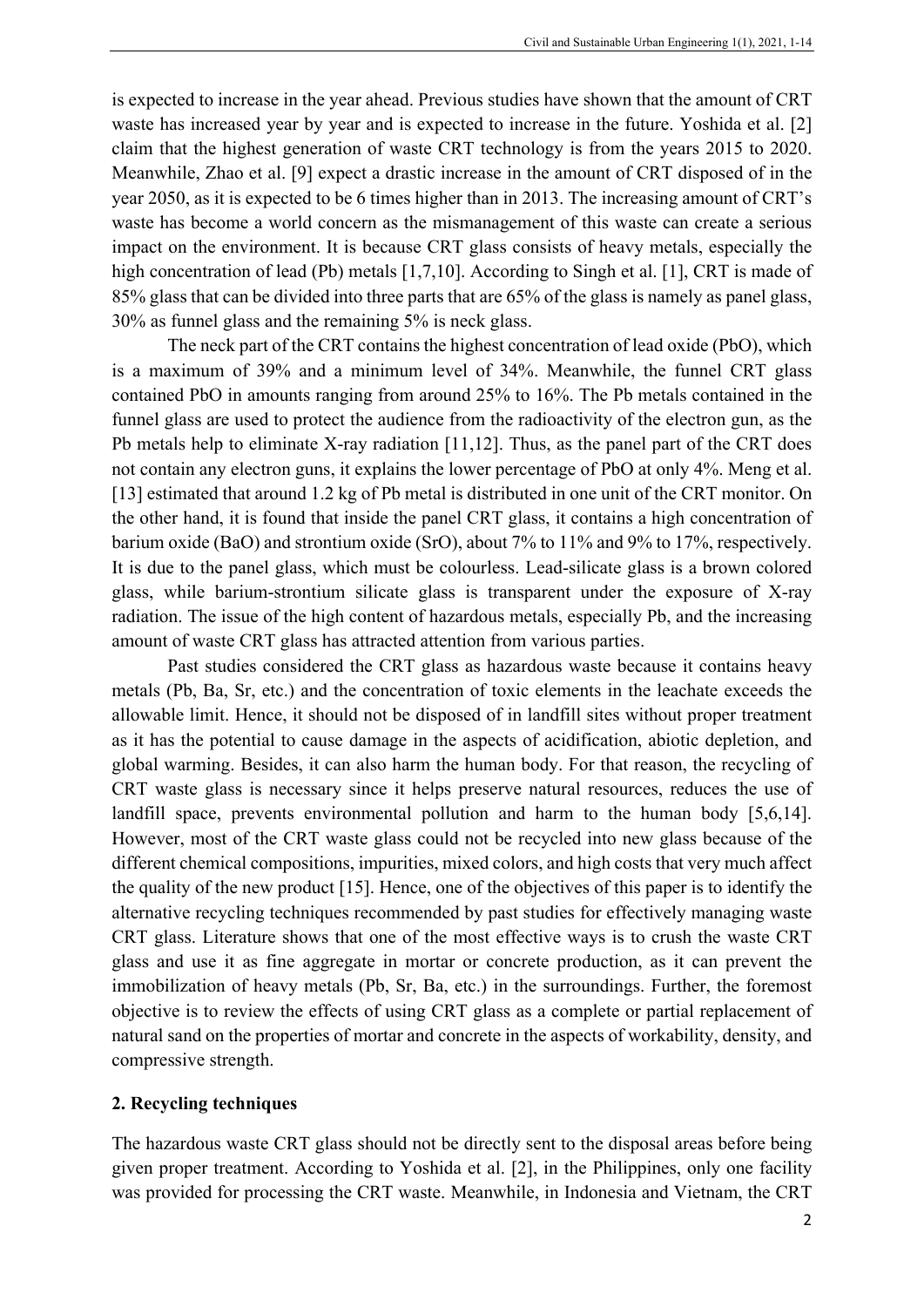waste was wrongly disposed of together with the municipal solid waste. Compared to the recycling methods in Japan, the CRT unit is detached from any other components manually, so the exposed CRT is able to ventilate to remove the vacuum. After that, it is sold to the glass factory [2]. As shown in Table 1, various past studies have been conducted to determine the techniques for recycling waste CRT glass. There are eight different recycling techniques, most of which aim to remove the lead (Pb) elements from the CRT glass. The presence of lead (Pb) metals in the inner glass of CRTs impedes recycling of this waste.The Pb metals that have been extracted from the CRT glass either through lead smelting, mechanical activation, chloride volatilization process, or etc., can be used as the raw material for crystal products and fluorescent tubes, which offer an improvement in the properties of the product and save a lot of Pb resources. Meanwhile, the CRT glass that is freed from Pb metals can be used to make high-grade products such as glass foams, beads, containers, and glass windows [16,17].

A review of past studies also claimed that CRT glass, both treated (lead-free) and untreated, has the potential to be used as fine aggregate in the production of mortar and concrete [10,18–22]. The presence of lead (Pb) in untreated CRT glass is very effective in acting as a shielding material for X-rays and gamma rays. Ling et al. [11] have crushed the CRT funnel glass (treated and untreated) to a size less than 2.36 mm for use as fine aggregate in mortar, with the aim of shielding the surroundings from X-ray radiation. The results show the ability of hardened mortar with CRT glass aggregate as radiation-shielding since it can withstand the high-level of X-ray energy [23]. similar to the research conducted by Ismail et al. [24] that used Pb metals in concrete production as shielding materials for X-rays and gamma rays. Besides, several studies have proven that CRT waste glass that was crushed to a specific size is an effective replacement material for natural sand in either mortar or concrete production [18-28].

| Recycling technique                                         | <b>Description</b>                                                             | <b>References</b> |
|-------------------------------------------------------------|--------------------------------------------------------------------------------|-------------------|
| Smelting process                                            | <b>Extracting Pb elements</b>                                                  | [16, 29, 30]      |
| Crushing to certain size below 5 mm                         | Replacing natural sand in production of mortar<br>and concrete                 | [7,11,22,27,31]   |
| Self-propagating process                                    | Produce a lead-free product by removing the<br>Pb element                      | [32]              |
| Mechanical activation                                       | Extracting Pb element                                                          | [16, 17, 33]      |
| Washed with nitric acid                                     | Pb removal and then use as fine aggregate in<br>concrete and mortar production | [9,21,23,31,34]   |
| Thermal reduction with metallic iron                        | <b>Extracting Pb element</b>                                                   | [16, 35]          |
| Chloride volatilization process & acid-<br>leaching process | <b>Extracting Pb element</b>                                                   | [36, 37]          |
| Alkaline leaching (S and NaS)                               | Extraction the Si and Pb elements                                              | [38]              |

Table 1. Recycling techniques of waste CRT glass.

#### **3. Properties of concrete and mortar with CRT glass**

Recycling of CRT waste glass in mortar and concrete as fine aggregates has been examined by many scholars and has been determined as an effective way of preventing the immobilization of heavy metals in the environment. Therefore, the following paragraphs review the effects of using CRT glass as fine aggregates on the performance of mortar and concrete, in terms of workability, density, and compressive strength compared to the specimens with natural aggregates.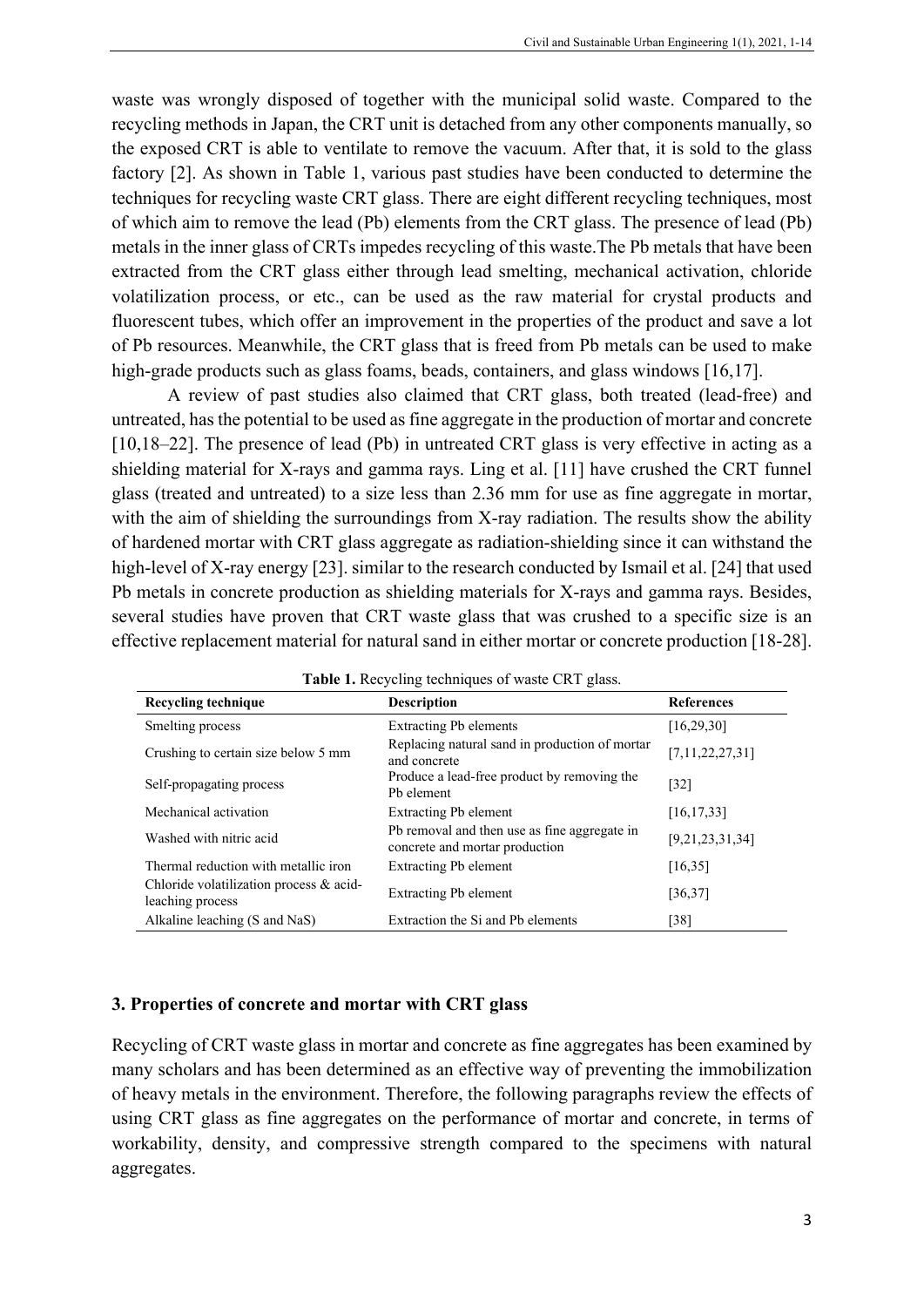#### *3.1. Usability*

The workability aspect is indicated by the state of the concrete or mortar mixture, whether it is easy or hard to mix, handle, and compact. It can be assessed by measuring the slump or flow values of fresh concrete [39]. The results of past studies reveal that the workability of the mixture containing CRT glass as fine aggregates is influenced by various factors which are the level of replacement, particle sizes, shapes, and types of admixtures, as tabulated in Table 2.

| Year | <b>Types</b>                       | <b>Size</b>                               | Content<br>$(\%)$  | <b>Increase of</b><br>workability | <b>Finding</b>                                                                                          | Reference          |
|------|------------------------------------|-------------------------------------------|--------------------|-----------------------------------|---------------------------------------------------------------------------------------------------------|--------------------|
| 2011 | Panel and<br>treated funnel        | $0.15$ to<br>2.36 mm                      | 25, 50,<br>75, 100 | Yes                               | Flow values increase as increasing<br>glass content                                                     | $[19]$             |
| 2012 | Panel                              | $0.15$ to<br>$0.50$ mm                    | 20, 40             | N <sub>o</sub>                    | Slump flow decreased as increasing<br>glass content                                                     | [10]               |
| 2012 | Treated and<br>untreated<br>funnel | $0.15$ to<br>4.75 mm                      | 50, 100            | Yes                               | Mixture with CRT glass has flow<br>value higher than with beverage glass                                | $[21]$             |
| 2013 | Panel and<br>funnel                | $0.08$ to 5<br>mm                         | 10, 20,<br>30      | N <sub>o</sub>                    | Slump value decreased as increasing<br>content of glass                                                 | $[24]$             |
| 2013 | <b>Treated funnel</b>              | $600 \mu m$ ,<br>1.18, 2.36,<br>$5.00$ mm | 100                | Yes                               | Fluidity reduced as decreasing of glass<br>particle size                                                | [40]               |
| 2013 | <b>Treated funnel</b>              | $0.15$ to<br>2.36 mm                      | 25, 50,<br>75      | Yes                               | Reduced segregation and bleeding,<br>mixture more consistent and<br>homogenous                          | $[9]$              |
| 2013 | Funnel                             | $0.15$ to<br>$0.75$ mm                    | 20, 40             | No                                | Addition of limestone powder can<br>increase workability                                                | $[7]$              |
| 2013 | Panel                              | Less than<br>$500 \mu m$                  | 5, 10, 20          | N <sub>o</sub>                    | Addition of SP can increase<br>workability                                                              | $[28]$             |
| 2013 | Funnel                             | $0.15$ to<br>4.75 mm                      | 25, 50,<br>75      | Yes                               | Sample using FA as mineral admixture<br>has higher slump than GGBFS                                     | $[27]$             |
| 2017 | Treated and<br>untreated<br>funnel | $0.15$ to<br>4.75 mm                      | 25, 50,<br>75      | Yes                               | Lead (Pb) content decrease the slump<br>flow                                                            | $[41]$             |
| 2019 | Funnel                             | $0.15$ to<br>4.75 mm                      | 5, 15, 25          | N <sub>o</sub>                    | Angularity, sharp and unrounded<br>edges of CRT glass after crushing<br>process generates high friction | $\lceil 31 \rceil$ |
| 2020 | <b>Treated funnel</b>              | $1.18$ mm                                 | 25, 50,<br>75, 100 | No                                | Slump value decreased with increasing<br>replacement rate                                               | [42]               |

**Table 2.** The effect of using CRT glass as fine aggregates on the workability aspect

Several past studies claimed that the increasing replacement level of CRT glass as a fine aggregate led to an increase in slump values of concrete or mortar. Ling and Poon [19] claimed that the increasing replacement level of CRT glass would increase the flow values. By maintaining a constant water-cement (w/c) ratio of 0.45, the flow values increased (120 mm to 190 mm) with the increasing replacement level of CRT glass (0% to 100%). A year later, Ling and Poon [21] again indicated that the increase in glass content would increase the flow values. A similar observation was recorded in the next year by Zhao et al. [9,27]. Results [27] show that the loss rate of slump flow for 25% replacement was higher than 75% replacement, at 33.33%, and 7.95% replacement, respectively. While the authors [9] noticed the concrete specimens containing 25%, 50%, and 70% CRT glass sand obtained a much higher slump value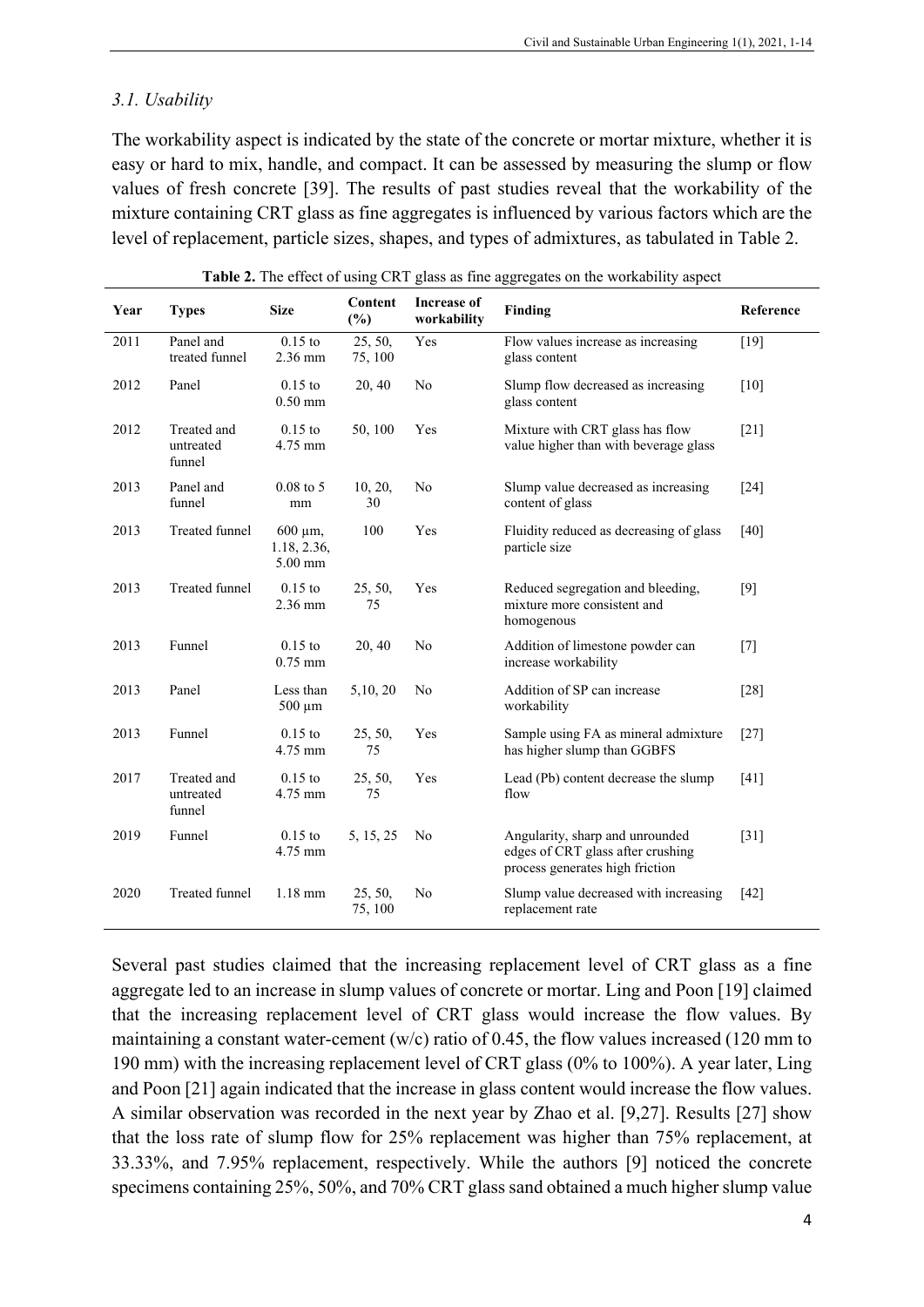of 85 mm, 120 mm, and 135 mm, respectively, than control specimens of 40 mm. They [9,21] [19,27] suggest that the improvement in workability of the mixture with the increasing content of CRT glass is because the glass has a smooth surface and lower water absorption compared to sand. However, Sua-iam and Makul [10] observed a decreasing slump value with an increasing replacement level of CRT glass. Similar findings were obtained in the research done by Romero et al. [20], Maschio et al. [28], and Sua-iam and Makul [7]. According to them, the reduction may be caused by the angular or irregular particle shape of crushed CRT glass. It creates a stronger bonding between the aggregates and cement particles, which leads to a lower fluidity of the mixture and increases the water demand for obtaining a workable mixture. It can be seen from the results obtained by Sua-iam and Makul [7,10], where the slump flow values decrease with the increasing replacement of natural sand with CRT glass at 20% and 40% levels. It is shown that the slump flow of the SCC control specimen was 350 mm, while the flow values of SCC specimens containing 20% and 40% CRT glass were 340 mm and 330 mm, respectively. Besides that, Maschio et al. [28] reported that even in the case of lower replacement levels, at only 10% and 20%, the workability of the CRT glass mortar mixture is much lower than the control specimens.

Since 1998, it has been recognized that the reduction of aggregate size can significantly increase the water demand for obtaining good workability [39]. It had been confirmed by the research made by Sua-iam and Makul [7,10] and Maschio et al. [28]. They claimed that using CRT glass with a particle size between 0.15 to 0.75 mm and a size less than 500 m, replacing the river sand at a size less than 5 mm shows a reduction in slump value. Besides that, Ling and Poon [40] examined the effect of different glass particle sizes on the fluidity of mortar mixtures. The fluidity of the mortar mixtures gradually increases with the size of the glass particles. Therefore, mortar specimens containing 100% CRT glass with a size of less than 600 m have the lowest fluidity compared to other sizes of 1.18 mm, 2.36 mm, and 5 mm. The authors [40] state that the finer particle size has a larger surface area compared to coarser glass, causing more water to be required to envelop the solid particles. According to the research conducted by Ling and Poon [21], Zhao et al. [27], and Zhao and Poon [41], they observed that the higher fineness modulus of CRT glass aggregates yields a mixture with good workability. In addition, they crushed and sieved the CRT glass to a size range between 0.15 to 4.75 mm, and their size distribution is approximately the same as river sand. Then it showed that the mixture with CRT glass as a fine aggregate has a higher slump value compared to the mixture with natural aggregates. It may be due to the glass properties that it has a smooth surface and very low water absorption. Furthermore, it is to be noted from the study conducted by Zhao et al. [9] that the inclusion of CRT glass with a size between 0.15 mm and 2.36 mm reduces the impacts of segregation and bleeding of the concrete specimens. These have resulted in the improvement of the consistency and homogeneity of the concrete specimens.

The type of mineral admixtures used can also affect the workability of the mixture. According to Sua-iam and Makul [7], adding limestone powder can significantly improve workability by increasing the flowability and viscosity of SCC mixtures.This is because of the properties of limestone powder that has a finer particle size and spherical shape, resulting in improved particle packing. Meanwhile, Zhao et al. [27] observed that the addition of fly ash (FA) in mortar specimens containing CRT glass has shown a greater slump flow diameter than the specimens with ground granulated blast furnace slag (GGBFS) as the mineral admixture. It could be attributed to the spherical shape of FA, causing a reduction in friction between the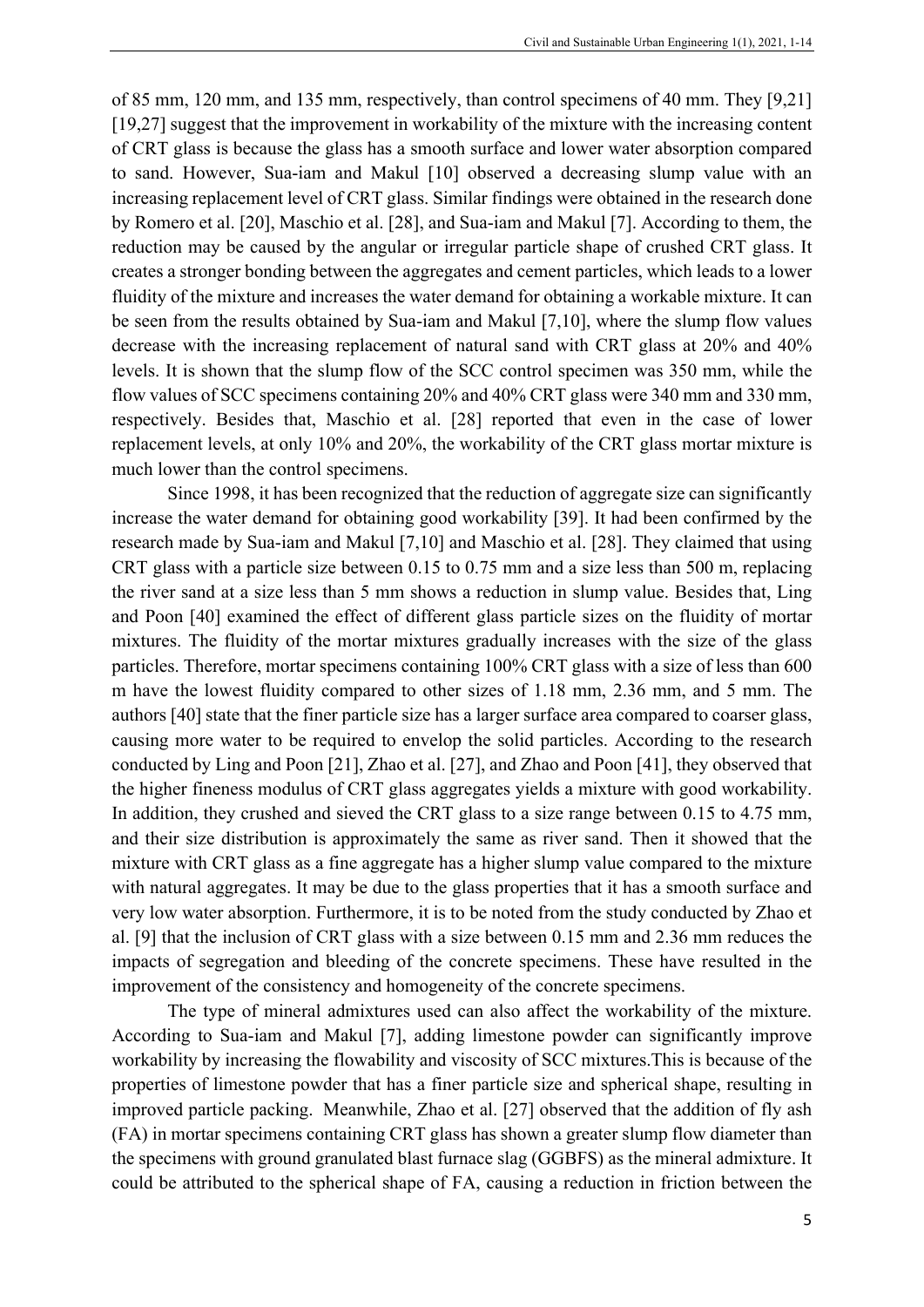aggregate and cement paste interface [39]. Besides that, the use of superplasticizer (SP) as the water reducer agent also showed an increase in workability. As recommended by Maschio et al. [28], the addition of SP is advantageous to the rheological behavior and residual porosity of mortar specimens. Other than that, a recent study by Zhao and Poon [41] indicated that the use of untreated CRT funnel glass, which contains lead (Pb) metals, can retard the hydration process as the mortar samples containing untreated crushed CRT funnel glass have lower slump loss rates than those with treated (lead-free) CRT glass. It was observed at the same replacement level of 50% and 75%, as the loss rates of slump flow for the mortar specimens with the untreated funnel and the treated funnel were 7.95%, 18.31%, and 10.98%, 22.08%, respectively.

#### *3.2. Density*

Past studies stated that the use of CRT glass as fine aggregates had increased the density of hardened mortar and concrete. It is because the CRT glass has a higher density than natural aggregates, specifically river sand. Regardless of the Pb content of the CRT glass, Ling and Poon [40,43,44], Romero et al. [20], Zhao et al. [9], and Zhao and Poon [41] found that the density of CRT glass is between 2.98 and 3.10 g/cm3, while river sand is between 2.49 and 2.62 g/cm3.Thus, the increasing content of CRT glass as fine aggregate causes a higher density of hardened mortar or concrete. Romero et al. [20] claimed that the density increased directly with the increase in percentage replacement. Zhao et al. [9] reported the increased density of hardened concrete at levels of 25% (2941 kg/m3), 50% (2967 kg/m3), and 75% was 2992 kg/m3, which showed an increase of 0.93%, 1.82%, and 2.68%, respectively. Besides that, a complete replacement (100%) of sand with CRT glass has shown an increase in density of about 11% compared to control samples, as recorded by Ling and Poon [40].

Heavyweight concrete is desirable in other types of applications, such as radiation shielding [11,43,45,46]. However, this has become a discouraging factor in some applications as it causes an additional dead weight in building construction [6]. There are some studies that have been conducted that show that the density of hardened concrete and mortar containing CRT glass can be reduced by decreasing the glass particle size. Ling and Poon [40] pointed out that the milling of treated funnel glass, which undergoes an acid-treatment process into a finer size, can reduce its density as the higher amounts of Pb elements can be eliminated. Therefore, it is clearly shown that the high density of CRT glass can also be related to the content of Pb metals, mainly in the funnel part of CRT glass. Ling et al. [11] did a study on the significant effect of Pb elements in the CRT funnel glass on the mortar density. It was observed that the density increased with the presence of Pb in the mortar. The density of mortar specimens containing 100% untreated funnel glass and another specimen containing 100% treated funnel glass (lead-free), both as fine aggregates, shows an increased density of about 14.6% and 11.2%, respectively. It shows that the removal of lead (treated funnel) lowers the density of the mortar. A year later, Ling and Poon [40] reported a similar observation, claiming that the higher the presence of lead metals in CRT glass, the higher the mortar density.goes with the concrete specimens containing panels of CRT glass. As a result of the lower amount of lead (panel CRT glass) compared to funnel CRT glass, the density of hardened concrete panel glass was less than funnel glass, which was about 2790 kg/m3 and 3000 kg/m3, respectively [26]. According to previous research, the relative density of untreated funnel CRT glass (containing Pb) ranges between 3.00 and 3.10 g/cm3, whereas treated funnel CRT glass is 2.99 g/cm3 [26,40,41,45].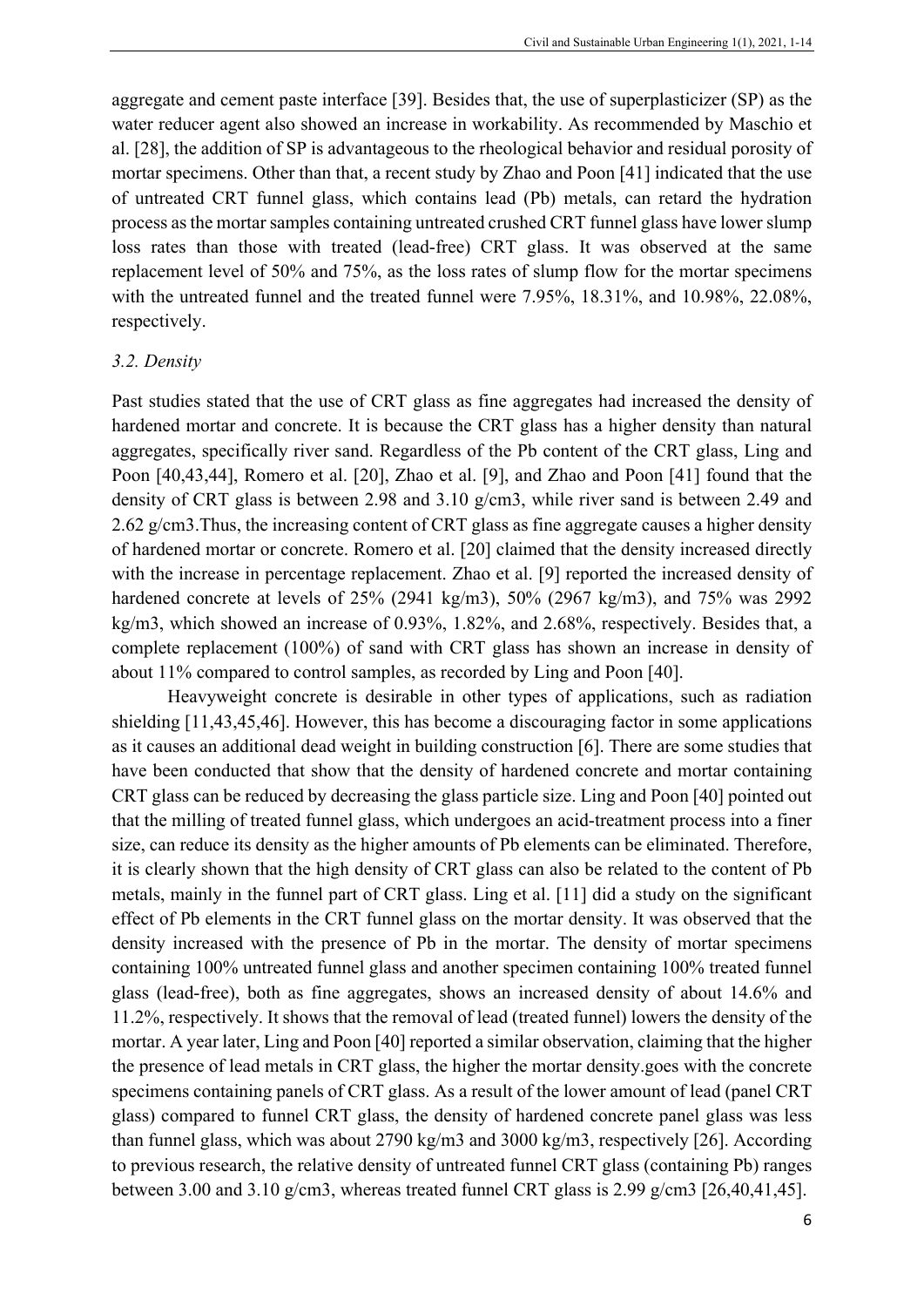## *3.3. Compressive strength*

The compressive strength of hardened mortar and concrete is the essential mechanical aspect compared to others. Past studies claimed that replacing the natural sand with CRT glass had increased the compressive strength compared to control specimens [20,27,41,47,48]. On the other hand, there are also some studies reporting differing results [22,40-44,49]. Besides depending on the mix design, several researchers indicated there are several parameters such as replacement level, particle size, lead content, etc. that can affect the compressive strength of hardened mortar and concrete. Table 3 shows a summary of past studies on the effect of using CRT glass as a fine aggregate on the aspect of compressive strength of concrete and mortar.

| Year | <b>Types</b>                       | <b>Size</b>                  | Content<br>$(\%)$  | <b>Increase of</b><br>compressive<br>strength | Finding                                                                                                       | Reference          |
|------|------------------------------------|------------------------------|--------------------|-----------------------------------------------|---------------------------------------------------------------------------------------------------------------|--------------------|
| 2012 | Treated and<br>untreated<br>funnel | 0.15 to 2.36<br>mm           | 25, 50,<br>75, 100 | N <sub>o</sub>                                | Presence of lead (Pb) in the glass does<br>not give any significant impact on<br>strength                     | $[11]$             |
| 2012 | Treated and<br>untreated<br>funnel | 0.15 to 4.75<br>mm           | 25, 50,<br>75, 100 | N <sub>o</sub>                                | Presence of lead (Pb) in the glass does<br>not give any significant impact on<br>strength                     | $[44]$             |
| 2013 | Treated<br>funnel                  | $1.18$ mm<br>and $600 \mu m$ | 100                | No                                            | Strength of CRT glass mortars was<br>comparable to beverage glass mortars                                     | $[40]$             |
| 2013 | Panel and<br>funnel                | $0.08$ mm to<br>$5.00$ mm    | 10, 20,<br>30      | Yes                                           | Strength increases as increase of the<br>replacement level                                                    | $[20]$             |
| 2013 | Funnel                             | 0.15 to 4.75<br>mm           | 25, 50,<br>75      | Yes                                           | Addition of GGBFS gives higher<br>strength than FA                                                            | $[27]$             |
| 2013 | Funnel                             | $0.15$ to $0.75$<br>mm       | 20, 40             | No                                            | Addition of limestone powder increased<br>strength                                                            | $[7]$              |
| 2013 | Panel                              | Less than<br>$500 \mu m$     | 5, 10, 20          | Yes                                           | Rapid increase of strength with addition<br>of $1\%$ SP                                                       | $[28]$             |
| 2014 | Treated and<br>untreated<br>funnel | $0.15$ to 4.75<br>mm         | 50, 100            | N <sub>o</sub>                                | Presence of lead (Pb) in the glass does<br>not give any significant impact on<br>strength                     | $[43]$             |
| 2014 | Treated<br>funnel                  | $0.15$ to 4.75<br>mm         | 50, 100            | No                                            | Strength reduces with increase of<br>replacement level                                                        | [22]               |
| 2015 | Panel                              | $80 \mu m$                   | 80, 100            | Yes                                           | Increase strength by using smaller glass<br>particle size and addition of fly ash                             | $[47]$             |
| 2017 | Funnel                             | $0.15$ to 4.75<br>mm         | 100                | No                                            | Addition of incinerated sewerage sludge<br>ash (ISSA) have decreased the strength<br>compared to GGBFS and FA | $[49]$             |
| 2017 | Treated and<br>untreated<br>funnel | $0.15$ to 4.75<br>mm         | 25, 50,<br>75      | Yes                                           | Strength increases as increase of<br>replacement level and presence of Pb                                     | $[41]$             |
| 2019 | Funnel                             | 015 to 4.75<br>mm            | 5, 15, 25          | No                                            | Strength decreases due to weaker<br>interfacial transition zone                                               | $\lceil 31 \rceil$ |
| 2020 | Funnel                             | 0.15 to 4.75<br>mm           | 5, 10,<br>15, 20   | Yes                                           | Strength increases with increase of<br>replacement level                                                      | $[48]$             |
| 2020 | Treated<br>funnel                  | $1.18$ mm                    | 25, 50,<br>75, 100 | No                                            | Addition of silica fume increased<br>strength                                                                 | $[42]$             |
| 2021 | Funnel                             | $0.15$ to 4.75<br>mm         | 50, 100            | No                                            | Strength decreases with increase of<br>replacement level                                                      | $[46]$             |

|  | Table 3. The effect of using CRT glass as fine aggregates on the aspect of compressive strength |  |  |  |  |
|--|-------------------------------------------------------------------------------------------------|--|--|--|--|
|  |                                                                                                 |  |  |  |  |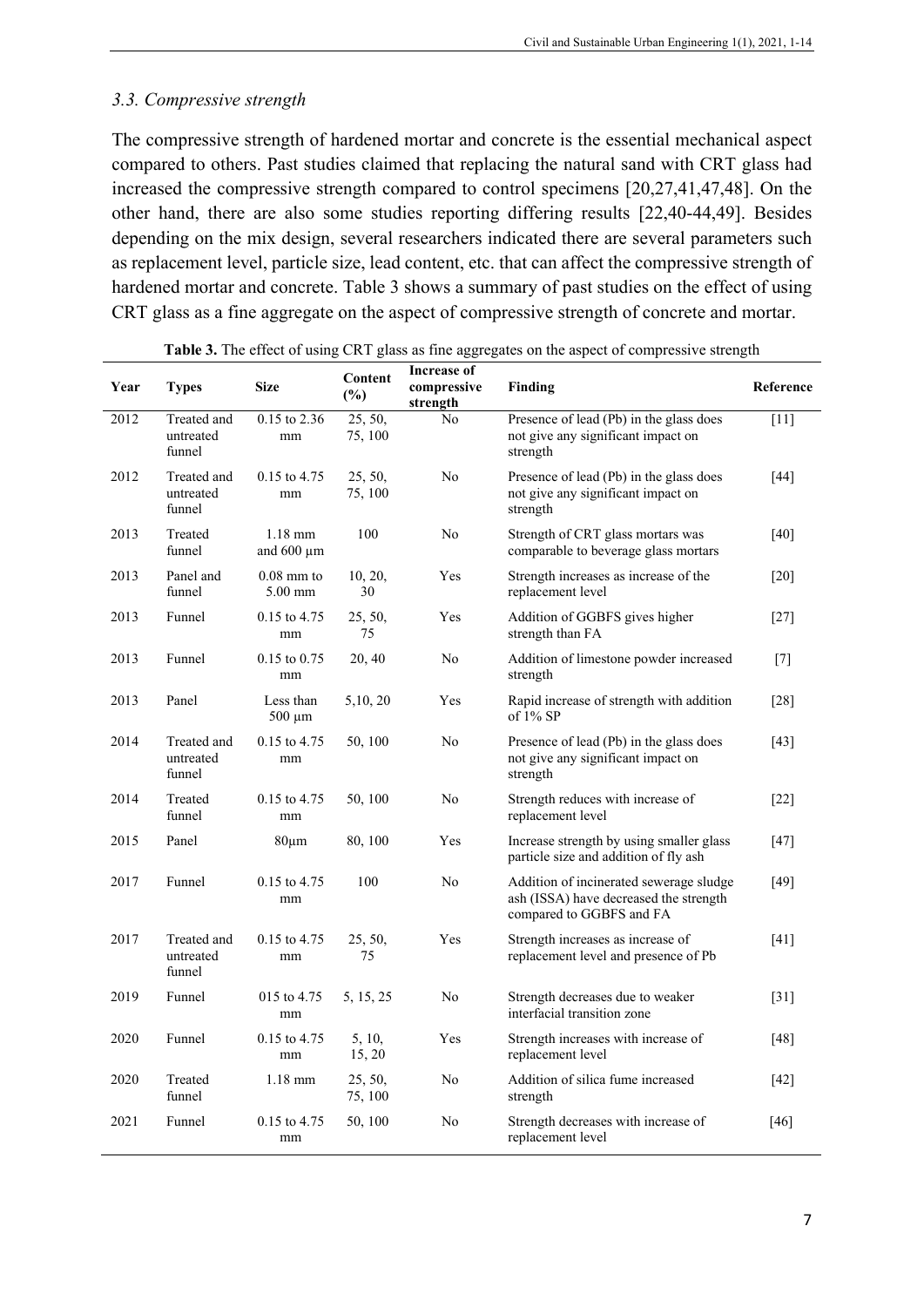#### *3.3.1. Effect of replacement level of CRT glass*

The compressive strength of either concrete or mortar is affected by the amount of CRT glass replacing the natural sand. In 2012, the research done by Ling et al. [11] and Ling and Poon [44] showed that the compressive strength reduced with the increasing replacement level of CRT glass as fine aggregates, at 25%, 50%, 75%, and 100% by volume of sand. They [11,31,44,46] suggested that the decrease in mortar strength is because of the increase in weak points. The physical features of CRT glass that have a smooth and plane surface have created a weak point within the glass as aggregate and cement paste. The same findings were also reported by other researchers [50–53] using different types of glass (window, beverage, container glass, etc.). A year later, Zhao et al. [9] also reported similar findings as the reduction rates of 25%, 50%, and 75% of funnel glass as a fine aggregate were 11.38%, 18.19%, and 22.65%, respectively.

The SEM observation made by Ling and Poon [22] in 2014 supported the cause of strength reduction due to the glass smooth surface. The microstructure of the crushed specimen containing CRT glass reveals that the bonding between the glass aggregates and cement paste is weak compared to specimens using natural sand, which has a rougher surface than glass [42]. Besides, Ling and Poon [22] reported a decrease in the compressive strength with the increasing replacement level of CRT glass, as the replacement levels of 50% and 100% have lower strengths than normal concrete, 68.3 MPa, 55.6 MPa, and 68.6 MPa, respectively. The reduction of compressive strength can be overcome by using an optimum ratio of aggregate to cement and adopting a correct method of casting [43].

However, there are also some studies that indicate that the replacement of natural sand with CRT glass has increased the compressive strength of hardened mortar and concrete, as well as the replacement level is directly proportional to the compressive strength [20,27]. Romero et al. [20] assured that the fine aggregate replacement by crushed CRT glass has met and exceeded the compressive strength of control specimens, by 5.5%, 19.5%, and 13.2% at the level of 10%, 20%, and 30% replacement, respectively. The highest compressive strength is obtained at 20% replacement. Meanwhile, for the higher percentage replacement of 25%, 50% and 75%, Zhao et al. [27] reported the enhancement of compressive strength for each of the replacement levels. In addition, a recent study that had been conducted by Zhao and Poon [41] also claimed the same findings.

## *3.3.2. Effect of particle size on the particle size of CRT glass*

The compressive strength of mortar and concrete using CRT glass as aggregate is greatly influenced by the glass particle size. Maschio et al. [28] replaced 10% of the river sand size less than 4.75 mm with CRT glass milled to less than 500 m in 2013.The compressive strength of hardened mortar improved from 45 MPa after 3 days of curing to 60 MPa after 7 days, 83 MPa after 28 days, 100 MPa after 90 days, and 105 MPa after 180 days compared to control specimens of 50 MPa, 66 MPa, 87 MPa, 97 MPa, and 100 MPa, respectively. Therefore, they [28] claim that the use of smaller sizes of CRT glass in replacing the natural aggregates can increase the compressive strength. In the next 2 years, a similar finding was also recorded by Walczak et al. [47]. They [47] examined the compressive strength of mortar containing CRT glass cullet that was crushed to a size around 80  $\mu$ m with a Blaine fineness of 2000 cm<sup>2</sup>/g. The results indicated an increase in compressive strength of 16% compared to control samples. The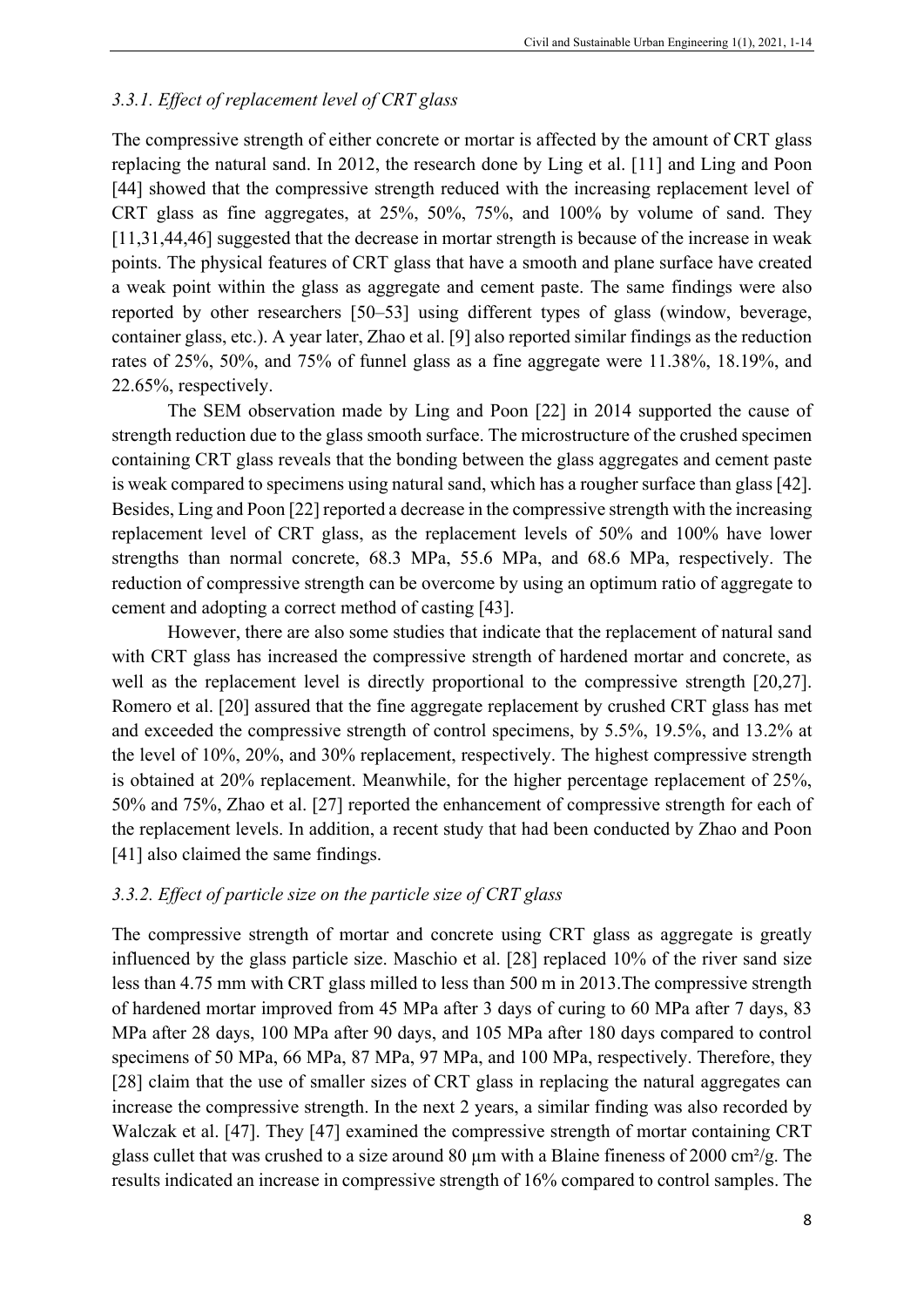improvement in compressive strength might be because of the pozzolanic activity that may develop from the use of CRT glass that was ground or crushed to a few tenths of a micrometres or powder and also might be due to the high concentration of silica in the CRT glass [7,22,28,47].

According to the SEM observation done by Maschio et al. [28], there is the presence of silicate hydrated crystal clusters on the mortar samples which contain CRT glass with a size less than 75 m. Thus, it indicates that the use of specific sizes of CRT glass that are less than 75 m possesses a pozzolanic reaction, as the silicate hydrated crystal clusters are developed only around the finer glass particles. The pores that exist in the cement and glass aggregate matrix may be occupied by the silicate hydrated crystals during the curing period, which then interlocks the surrounding material, resulting in densely packed structures and a higher compressive strength [28]. In addition, they [28] also observed that at the interface of glass particles and the cementitious matrix is explicit with no pores. The findings were also consistent with the previous studies that used different types of waste glass as fine aggregates, such as fluorescent lamps, containers, beads, and bottles of glass [54–56]. Shao et al. [54] and Raju and Kumar [57] pointed out that by crushing the glass to a size smaller than 38 m and 45 m, respectively, is an excellent filler with high pozzolanic reactivity which has the potential to replace a portion of the cement content.

However, there are also studies reporting that using a larger size of CRT glass as a fine aggregate can increase the compressive strength. They [40] recommend that the use of a larger particle size of CRT glass will provide a wider continuous particle size distribution in the mortar, resulting in better particle packing that improves the compressive strength. Ling and Poon [40] studied the effects of several particle sizes of CRT glass on the aspect of compressive strength. They [40] observed the increase of glass size from 600  $\mu$ m to 1.18 mm, 2.36 mm, and 5 mm, showing a higher increment of compressive strength around 2.5%, 10.8% and 30.8%, respectively.

#### *3.3.3. Effect of admixture and lead content*

As widely reported previously, the addition of mineral admixtures in concrete and mortar mixtures may increase the compressive strength. In 2013, Zhao et al. [27] aimed to increase the compressive strength of hardened mortar using CRT funnel glass as a fine aggregate by replacing 25% of the OPC with FA and GGBFS. The results show that the compressive strength of mortar specimens with the addition of GGBFS is higher by 23% than mortar specimens with FA at the curing period of 28 days. But, Taha and Nounu [58] claim that the addition of 10% metakaolin (MK) is more useful in increasing the compressive strength of glass concrete compared to the specimens that used 60% GGBFS and 20% glass powder. However, in 2015, Walczak et al. [47] claimed that the mortar specimens with a 100% replacement of natural sand with 20% FA and the remaining 80% replaced by crushed CRT glass, had shown a higher compressive strength than control specimens. The improvement of compressive strength ensued as a result of the pozzolanic activity, filler role and speeding up of the cement hydration process. Other than that, a recent study by Li et al. [49] reported that the use of incinerated sewerage sludge ash (ISSA) in mortar mixtures containing CRT glass has decreased the compressive strength with the increasing content of ISSA. The contrasted findings may be due to the properties of ISSA that cannot counterbalance the low pozzolanic activity, thus leading to lower compressive strength compared to samples using FA and GGBFS as admixtures.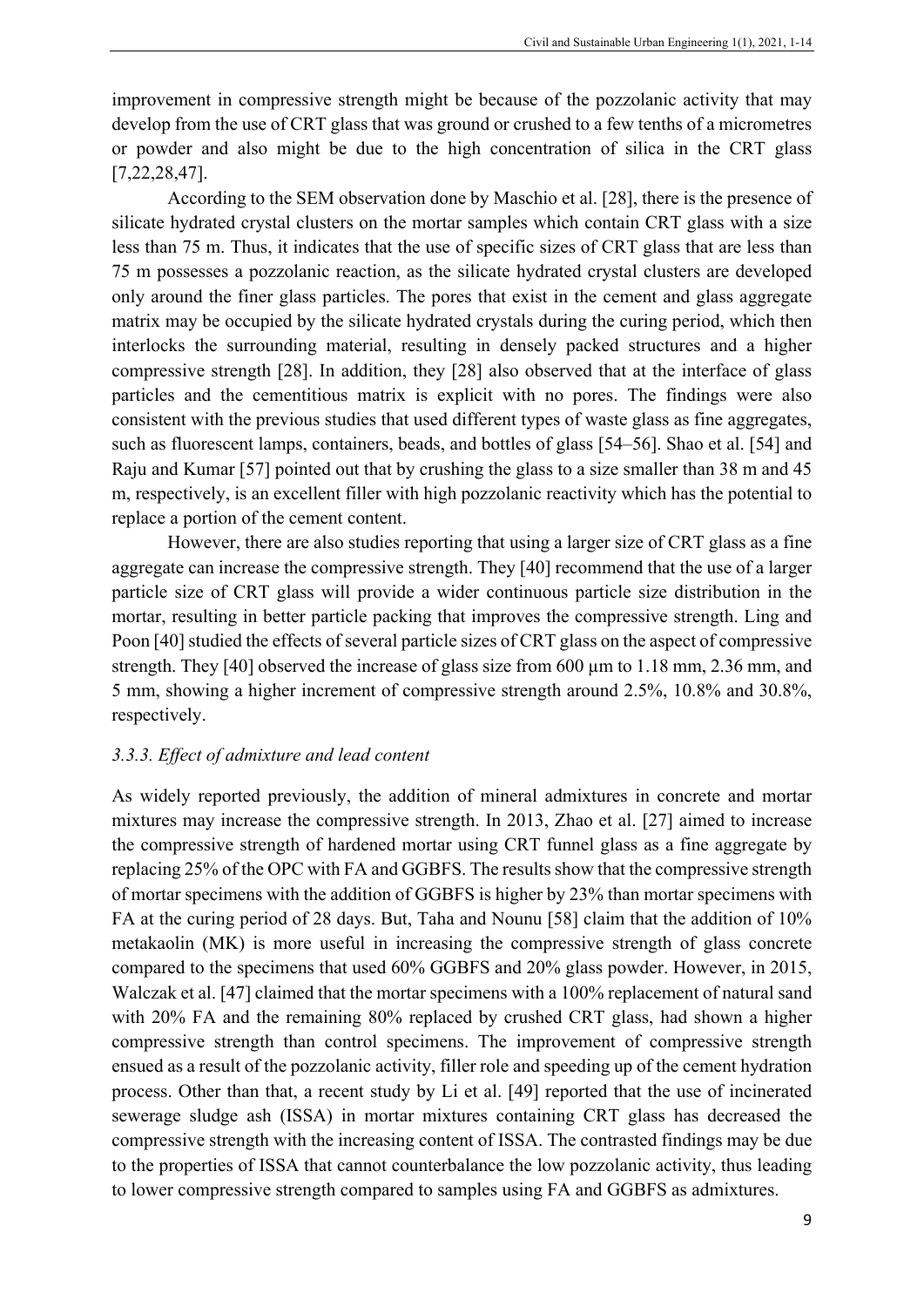Sua-iam and Makul [7] investigate the influence of adding 5%, 10%, and 15% of limestone powder to the compressive strength of self-compacting concrete (SCC) mixtures with CRT glass (20% and 40%) as fine aggregate. The optimum SCC mixtures were recorded on the specimens with 5% limestone powder and 20% CRT glass, which showed the highest compressive strength among others, especially control specimens. The addition of fine limestone improves particle packing by broadening the grain-size distribution. Through the SEM observation on the fracture surface of the SCC specimens, Sua-iam and Makul [7] observed that crushed CRT glass was surrounded by limestone powder gel. They suggest that the limestone powder gel prevents the edges of glass from colliding with each other, which then causes the improvement of compressive strength. Meanwhile, Maschio et al. [28] reported that the adding of water reducers at levels of 1% and 2% of cement content to the mortar mixtures containing CRT glass has shown enhancement of compressive strength at every curing age of 3, 7, 28, 90, and 180 days. The use of water reducing agents allows for a lower w/c ratio, which improves the compressive strength of hardened mortar and concrete [28,39-43,59].

# *3.3.4. Effect of treated or untreated CRT glass*

Some studies reported that there was no significant effect of the lead (Pb) content of the CRT glass on the aspect of compressive strength. The results from the studies conducted by Ling et al. [11] and Ling and Poon [43,44] reported that there was not much difference in compressive strength between mixtures containing untreated and treated CRT funnel glass, depending on whether the funnel glass was acid washed or unwashed. However, a recent study conducted by Zhao and Poon [41] claimed that the presence and increasing content of lead (Pb) in mortar results in higher compressive strength than lead-free mortar. Based on their [41] results, the mortar mixtures containing untreated CRT funnel glass (unwashed) at replacement levels of 25%, 50%, and 75% show a higher increase in compressive strength of 8.17%, 9.53%, and 10.08%, in comparison to the treated CRT funnel glass that has been washed with nitric acid.

# **4. Conclusions**

Extensive past research has identified several recycling techniques for managing the increasing amount of waste CRT glass, and based on the review of past studies, the present study discovers that the difference in chemical composition, physical, and mechanical features of CRT glass as fine aggregates are affecting the properties of concrete or mortar. Several conclusions from the review of past studies are listed below:

- i. The physical properties of glass that have a smooth surface, are impermeable and have lower water absorption than river sand have increased the workability of the mixture.
- ii. However, some researchers also reported a reduction in workability due to the decreasing particle size, irregular particle shape, and presence of Pb metals in the CRT glass.
- iii. CRT glass has a higher relative density than river sand, which is in the range between 2.99 to 3.10 g/cm<sup>3</sup> and 2.49 to 2.62 g/cm<sup>3</sup>, respectively. Thus, most of the past studies reported the increase of mortar and concrete density. One of the contributors is the lead (Pb) content in the CRT glass.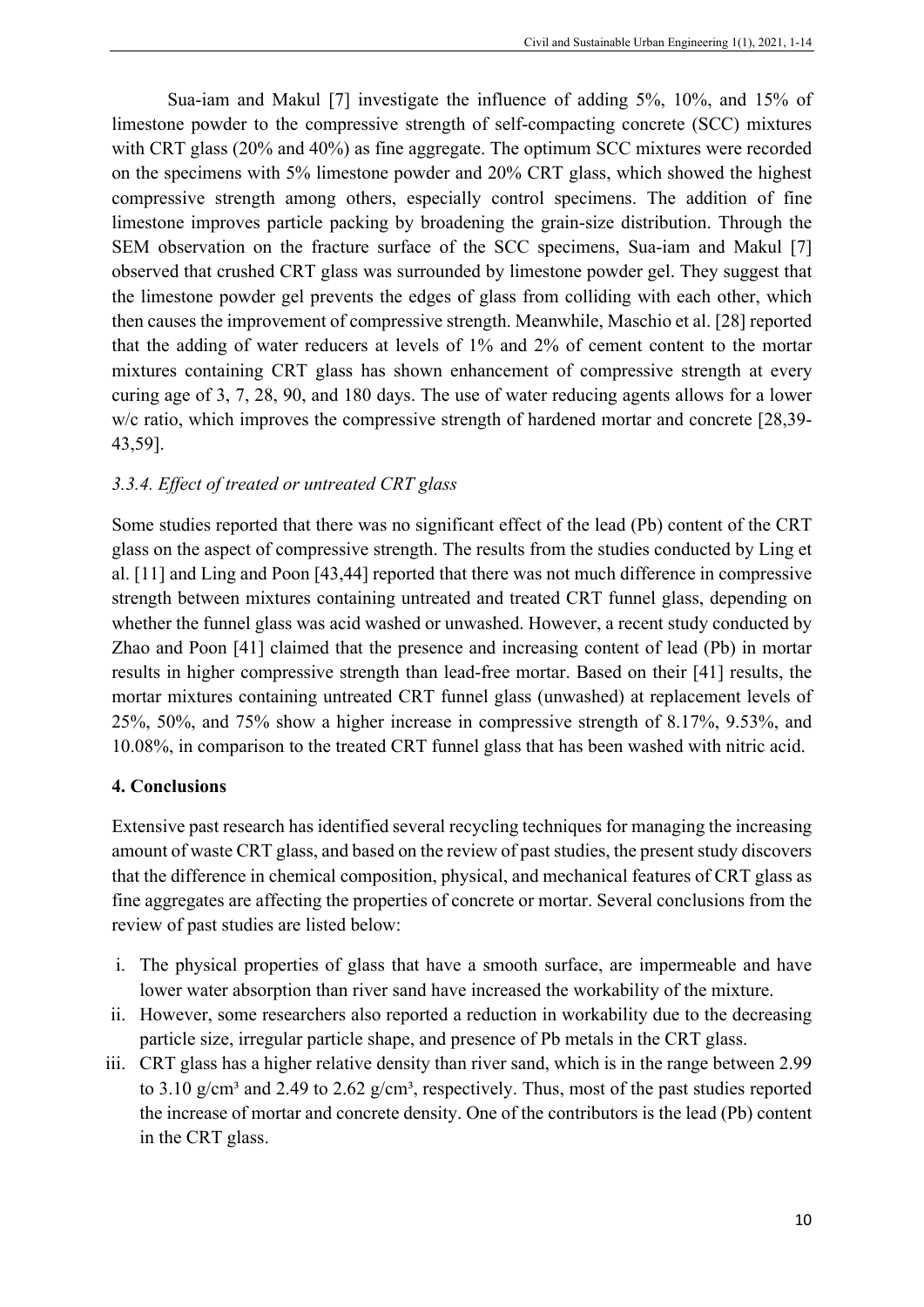- iv. The majority of the researchers claimed that the physical feature of glass with a smooth surface caused the connection between aggregate and cement to become weak, resulting in a reduction of compressive strength.
- v. Some researchers reported that crushing the glass to a few tenths of a micrometers or powder can increase the strength as it shows pozzolanic activity since the CRT glass contains a high concentration of silica (Si) elements. But some researchers said otherwise. The use of a larger glass particle size offers better particle packing.
- vi. It is worth mentioning here that there is more than one parameter that can contribute to a better performance of concrete and mortar using CRT glass as fine aggregates, which are the percentage replacement, particle size, Pb content, types of admixtures and method of casting.

# **Acknowledgments**

Author express gratitude to the National University of Malaysia (UKM) for administration support, which made this study possible.

#### **Conflicts of Interest**

The authors declare no conflict of interest.

#### **References**

- [1] Singh N.; Wang J.,; Li J. (2016). Waste Cathode Rays Tube: An Assessment of Global Demand for Processing. *Procedia Environmental Science*, *31,* 465–474. <https://doi.org/10.1016/j.proenv.2016.02.050>
- [2] Yoshida A.; Terazono A.; Ballesteros F.C. (2016). Resources , Conservation and Recycling Ewaste recycling processes in Indonesia , the Philippines , and Vietnam : A case study of cathode ray tube TVs and monitors. *Resources, Conservation Recycling, 106,* 48–58. [https://doi.org/10.1016/j.resconrec.2015.10.020.](https://doi.org/10.1016/j.resconrec.2015.10.020)
- [3] Environmental Investigation Agency (EIA) (2013). Illicit trade in electrical and electronic waste (e-waste) from the world to the region. In: Aldo Lale-Demoz, Director, DO, and Gary Lewis, the former UNODC Regional Representative R (ed) Transnational organized crime thread assessmenet - East Asia and the Pacific. United Nations Office on Drugs and Crime (UNODC), United States, pp 101–111.
- [4] Shaw Environmental I. (2013). An analysis of the demand for CRT glass processing in the US. United States.
- [5] Xu Q.; Li G.; He W. (2012). Cathode ray tube (CRT) recycling : Current capabilities in China and research progress. *Waste Management, 32,* 1566–1574. [https://doi.org/10.1016/j.wasman.2012.03.009.](https://doi.org/10.1016/j.wasman.2012.03.009)
- [6] Rashad A.M. (2015). Recycled cathode ray tube and liquid crystal display glass as fine aggregate replacement in cementitious materials. *Construction and Building Materials, 93,* 1236–1248. [https://doi.org/10.1016/j.conbuildmat.2015.05.004.](https://doi.org/10.1016/j.conbuildmat.2015.05.004)
- [7] Sua-iam G.; Makul N. (2013). Use of limestone powder during incorporation of Pb-containing cathode ray tube waste in self-compacting concrete. *Journal of Environmental Management, 128,* 931–940. [https://doi.org/10.1016/j.jenvman.2013.06.031.](https://doi.org/10.1016/j.jenvman.2013.06.031)
- [8] Rocchetti L.; Beolchini F. (2014). Environmental burdens in the management of end-of-life cathode ray tubes. *Waste Management, 34*, 468–474. [https://doi.org/10.1016/j.wasman.2013.10.031.](https://doi.org/10.1016/j.wasman.2013.10.031)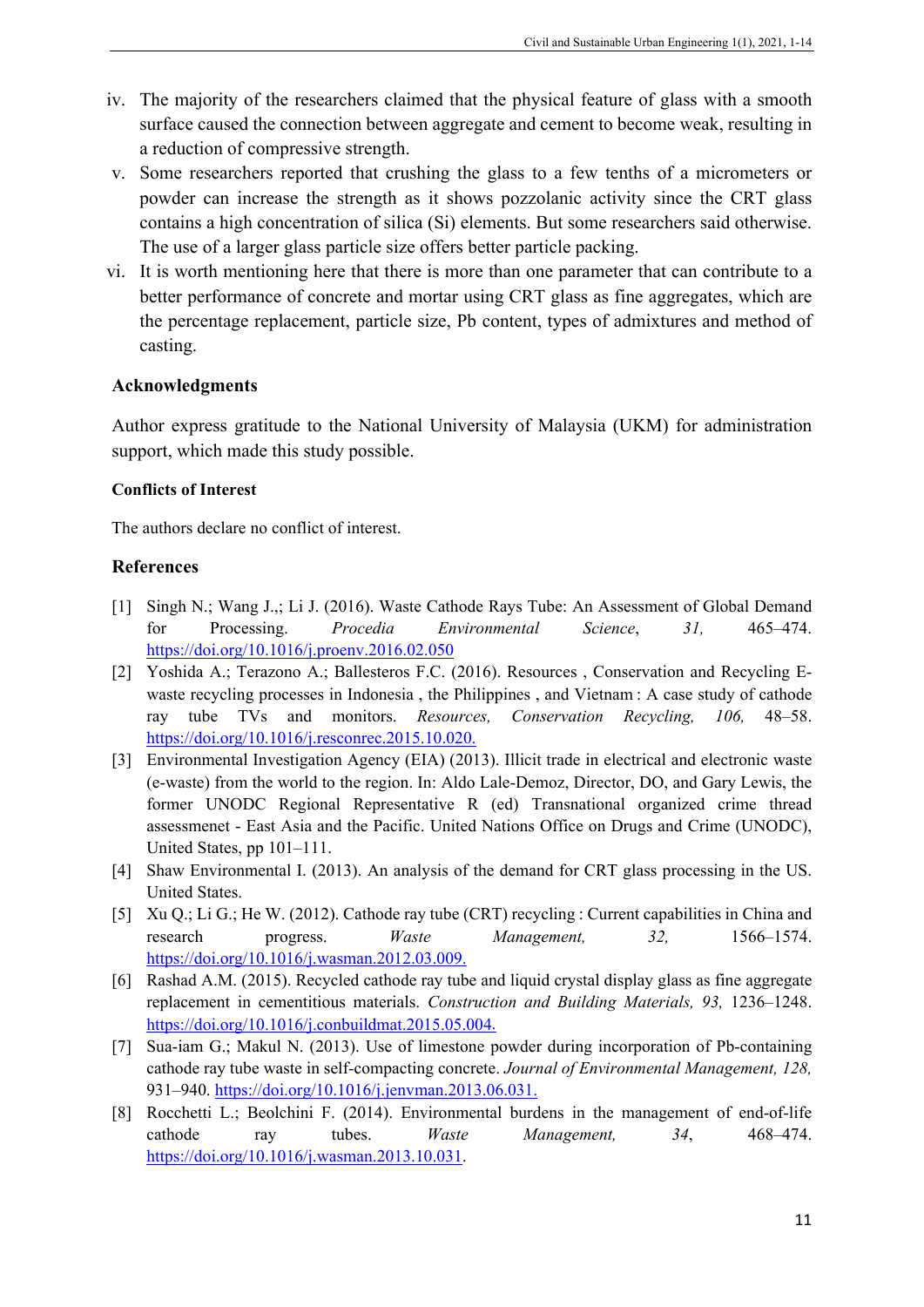- [9] Zhao H.; Poon C.S.; Ling T.C. (2013). Utilizing recycled cathode ray tube funnel glass sand as river sand replacement in the high-density concrete. *Journal of Cleaner Production, 51,* 184–190. [https://doi.org/10.1016/j.jclepro.2013.01.025.](https://doi.org/10.1016/j.jclepro.2013.01.025)
- [10] Sua-Iam G.; Makul N. (2012). Use of limestone powder to improve the properties of selfcompacting concrete produced using cathode ray tube waste as fine aggregate. *Applied Mechanics and Materials, 193–194,* 472–476. [https://doi.org/10.4028/www.scientific.net/AMM.193-](https://doi.org/10.4028/www.scientific.net/AMM.193-194.472) [194.472.](https://doi.org/10.4028/www.scientific.net/AMM.193-194.472)
- [11] Ling T-C.; Poon C.S.; Lam W. S. (2012). Utilization of recycled cathode ray tubes glass in cement mortar for X-ray radiation-shielding applications. *Journal of Hazardaus Materials, 199–200,* 321– 327. [https://doi.org/10.1016/j.jhazmat.2011.11.019.](https://doi.org/10.1016/j.jhazmat.2011.11.019)
- [12] Walczak P.; Małolepszy J.; Reben M.; Karol; Rzepa P.S. (2015). Utilization of waste glass in autoclaved aerated concrete. *Procedia Engineering, 122,* 302–309. [https://doi.org/http://dx.doi.org/10.1016/j.proeng.2015.10.040.](https://doi.org/http:/dx.doi.org/10.1016/j.proeng.2015.10.040)
- [13] Meng W.; Wang X.; Yuan W. (2016). The recycling of leaded glass in Cathode Ray Tube (CRT). *Procedia Environmental Sciences, 31,* 954–960. [https://doi.org/10.1016/j.proenv.2016.02.120.](https://doi.org/10.1016/j.proenv.2016.02.120)
- [14] Bhakar V.; Agur A.; Digalwar A.K.; Sangwan K.S. (2015). Life Cycle Assessment of CRT, LCD and LED monitors. *Procedia CIRP, 29,* 432–437. [https://doi.org/10.1016/j.procir.2015.02.003.](https://doi.org/10.1016/j.procir.2015.02.003)
- [15] Sikora P.; Horszczaruk E.; Rucinska T. (2015). The effect of nanosilica and titanium dioxide on the mechanical and self-cleaning properties of waste-glass cement mortar. *Procedia Engineering, 108,* 146–153. [https://doi.org/10.1016/j.proeng.2015.06.](https://doi.org/10.1016/j.proeng.2015.06)
- [16] Yu M.; Liu L. (2016). An overall Solution to Cathode-Ray Tube (CRT) glass recycling. *Procedia Environmental Science, 31,* 887–896. [https://doi.org/10.1016/j.proenv.2016.02.106.](https://doi.org/10.1016/j.proenv.2016.02.106)
- [17] Singh N.; Li J.; Zeng X. (2016). Solutions and challenges in recycling waste cathode-ray tubes. *Journal of Cleaner Production, 133,* 188–200. [https://doi.org/10.1016/j.jclepro.2016.04.132.](https://doi.org/10.1016/j.jclepro.2016.04.132)
- [18] Hui Z.; Sun W, (2011). Study of properties of mortar containing cathode ray tubes (CRT) glass as replacement for river sand fine aggregate. *Construction of Building Materials, 25,* 4059–4064. [https://doi.org/10.1016/j.conbuildmat.2011.04.043.](https://doi.org/10.1016/j.conbuildmat.2011.04.043)
- [19] Ling T.C.; Poon C.S. (2011). Utilization of recycled glass derived from cathode ray tube glass as fine aggregate in cement mortar. *Journal of Hazardous Materials, 192,* 451–456. [https://doi.org/10.1016/j.jhazmat.2011.05.019.](https://doi.org/10.1016/j.jhazmat.2011.05.019)
- [20] Romero D.; James J.; Mora R.; Hays C.D. (2013). Study on the mechanical and environmental properties of concrete containing cathode ray tube glass aggregate. *Waste Management, 33,* 1659– 1666. [https://doi.org/10.1016/j.wasman.2013.03.018.](https://doi.org/10.1016/j.wasman.2013.03.018)
- [21] Ling T.C.; Poon C.S. (2012). A comparative study on the feasible use of recycled beverage and CRT funnel glass as fine aggregate in cement mortar. *Journal of Cleaner Production, 29–30,* 46– 52. [https://doi.org/10.1016/j.jclepro.2012.02.018.](https://doi.org/10.1016/j.jclepro.2012.02.018)
- [22] Ling T.; Poon C. (2014). Use of recycled CRT funnel glass as fine aggregate in dry-mixed concrete paving blocks. *Journal of Cleaner Production, 68,* 209–215. [https://doi.org/10.1016/j.jclepro.2013.12.084.](https://doi.org/10.1016/j.jclepro.2013.12.084)
- [23] Liu H.; Shi J.; Qu H.; Ding D. (2019). An investigation on physical , mechanical , leaching and radiation shielding behaviors of barite concrete containing recycled cathode ray tube funnel glass aggregate. *Construction of Building Materials, 201,* 818–827. [https://doi.org/10.1016/j.conbuildmat.2018.12.221.](https://doi.org/10.1016/j.conbuildmat.2018.12.221)
- [24] Ismail M.P.; Masenwat N.A.; Sani S. (2012). Concrete mix design for X-and gamma shielding. International: Research and Development Seminar. Malaysia.
- [25] Srivastava V.; Gautam S.P.; Agarwal V.C.; Mehta P.K. (2013). Glass wastes as coarse aggregate in concrete. *Journal Environmental Nanotechnology, 312,* 67–71. [https://doi.org/10.13074/jent.2013.12.132059.](https://doi.org/10.13074/jent.2013.12.132059)
- [26] Lee J.S.; Yoo H.M.; Park S.W. (2015). Recycling of cathode ray tube panel glasses as aggregates of concrete blocks and clay bricks. *Journal of Material Cycles and Waste Management,* 1–11. [https://doi.org/10.1007/s10163-015-0350-6.](https://doi.org/10.1007/s10163-015-0350-6)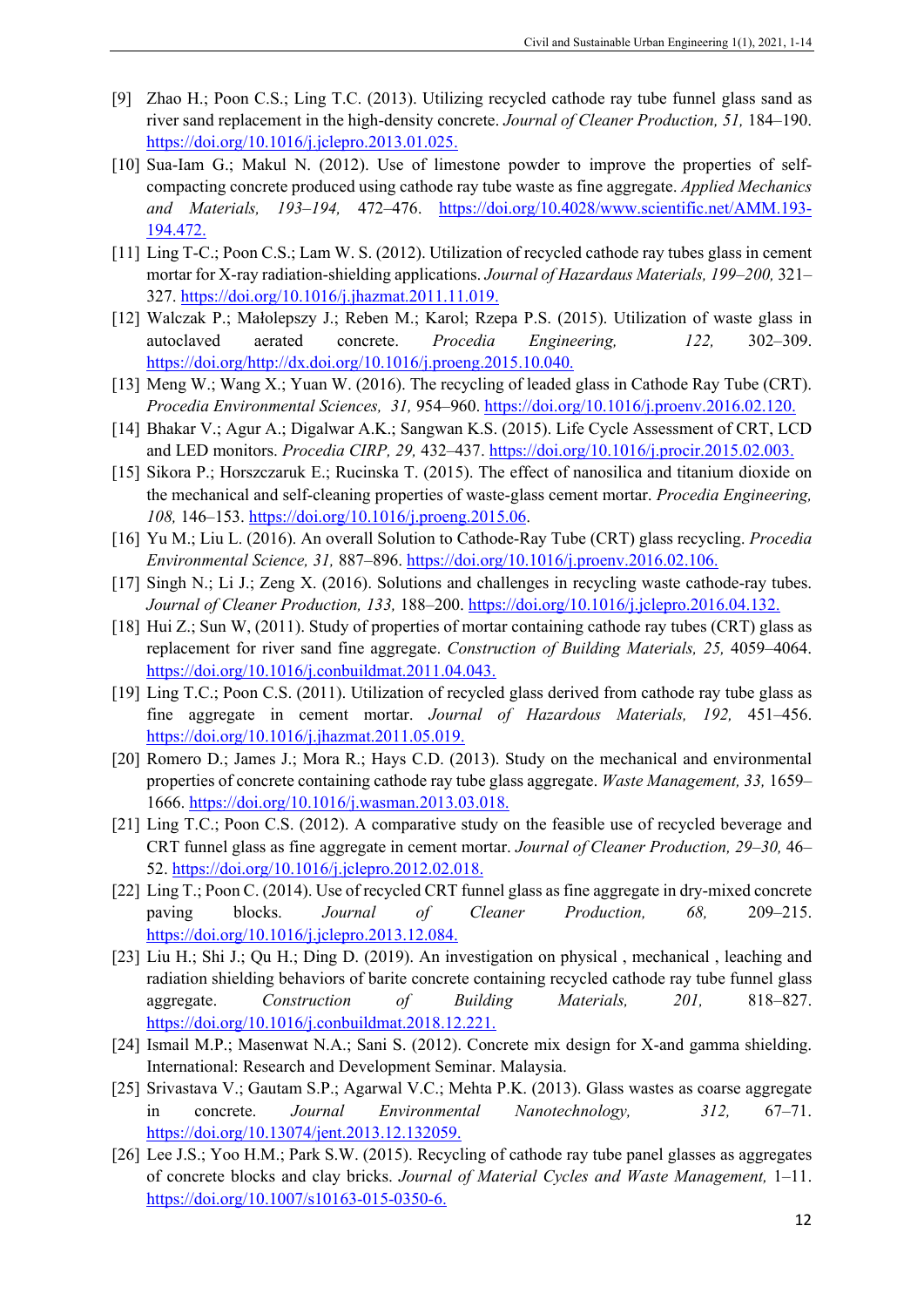- [27] Zhao H.; Poon C.S.; Ling T.C. (2013). Properties of mortar prepared with recycled cathode ray tube funnel glass sand at different mineral admixture. *Construction of Building Materials, 40,* 951– 960. [https://doi.org/10.1016/j.conbuildmat.2012.11.102.](https://doi.org/10.1016/j.conbuildmat.2012.11.102)
- [28] Maschio S.; Tonello G.; Furlani E. (2013). Recycling glass cullet from waste CRTs for the production of high strength mortars. *Journal of Waste Management,* 1–8. [https://doi.org/10.1155/2013/102519.](https://doi.org/10.1155/2013/102519)
- [29] Nnorom I.C.; Osibanjo O.; Ogwuegbu M.O.C. (2011). Global disposal strategies for waste cathode ray tubes. *Resources, Conservation and Recycling, 55,* 275–290. [https://doi.org/10.1016/j.resconrec.2010.10.007.](https://doi.org/10.1016/j.resconrec.2010.10.007)
- [30] Bleher D. (2014). Recycling options for waste CRT glass. Bo2W project consortium, Darmstadt, Germany.
- [31] Wang J.; Guo S.; Dai Q,. (2019). Evaluation of cathode ray tube (CRT) glass concrete with/without surface treatment. *Journal of Cleaner Production, 226,* 85–95. [https://doi.org/10.1016/j.jclepro.2019.03.300.](https://doi.org/10.1016/j.jclepro.2019.03.300)
- [32] Wang Y.; Zhu J. (2012). Preparation of lead oxide nanoparticles from cathode-ray tube funnel glass by self-propagating method. *Journal of Hazardous Materials, 215–216,* 90–97. [https://doi.org/10.1016/j.jhazmat.2012.02.041.](https://doi.org/10.1016/j.jhazmat.2012.02.041)
- [33] Yuan W.; Li J.; Zhang Q.; Saito F. (2012). Innovated application of mechanical activation to separate lead from scrap cathode ray tube funnel glass. *Environmetal Science and Technology, 46,*  4109–4114. [https://doi.org/10.1021/es204387a.](https://doi.org/10.1021/es204387a)
- [34] Ling T-C.; Poon C-S. (2012). Development of a method for recycling of CRT funnel glass. *Environmental Technology, 33,* 2531–2357. [https://doi.org/http://dx.doi.org/10.1080/09593330.2012.666570.](https://doi.org/http:/dx.doi.org/10.1080/09593330.2012.666570)
- [35] Lu X.; Shih K.; Liu C.; Wang F. (2013). Extraction of metallic lead from cathode ray tube (CRT) funnel glass by thermal reduction with metallic iron. *Environmental Science and Technology, 47,* 9972–9978. [https://doi.org/10.1021/es401674d.](https://doi.org/10.1021/es401674d)
- [36] Grause G.; Takahashi K.; Kameda T.; Yoshioka T. (2014). Lead removal from cathode ray tube glass by the action of calcium hydroxide and poly (vinyl chloride). *Thermochimica Acta, 596,* 49– 55. [https://doi.org/10.1016/j.tca.2014.09.019.](https://doi.org/10.1016/j.tca.2014.09.019)
- [37] Erzat A.; Zhang F-S. (2014). Evaluation of lead recovery efficiency from waste CRT funnel glass by chlorinating volatilization process. *Environmental Technology, 35,* 2774–2780. [https://doi.org/10.1080/09593330.2014.921731.](https://doi.org/10.1080/09593330.2014.921731)
- [38] Yao Z.; Xie Z.; Tang J. (2016). A typical e-waste—Cathode Ray Tube glass: Alkaline leaching in the sulfur-containing medium. *Procedia Environmental Science, 31,* 880–886. [https://doi.org/10.1016/j.proenv.2016.02.104.](https://doi.org/10.1016/j.proenv.2016.02.104)
- [39] ACI 211.4R (1998). Guide for Selecting Proportions for High-Strength Concrete with Portland Cement and Fly Ash.
- [40] Ling T-C.; Poon C-S. (2013). Effects of particle size of treated CRT funnel glass on properties of cement mortar. *Materials and Structures, 46,* 25–34. [https://doi.org/10.1617/s11527-012-9880-8.](https://doi.org/10.1617/s11527-012-9880-8)
- [41] Zhao H.; Poon C.S. (2017). A comparative study on the properties of the mortar with the cathode ray tube funnel glass sand at different treatment methods. *Construction of Building Materials, 148*, 900–909. [https://doi.org/10.1016/j.conbuildmat.2017.05.019.](https://doi.org/10.1016/j.conbuildmat.2017.05.019)
- [42] Wei H.; Zhou A.; Liu T. (2020). Dynamic and environmental performance of eco-friendly ultrahigh performance concrete containing waste cathode ray tube glass as a substitution of river sand. *Resource Conservation and Recycling, 162,* 105021. [https://doi.org/10.1016/j.resconrec.2020.105021.](https://doi.org/10.1016/j.resconrec.2020.105021)
- [43] Ling T-C.; Poon C-S. (2014). Use of CRT funnel glass in concrete blocks prepared with different aggregate-to-cement ratios. *Green Materials, 2,* 43–51. [https://doi.org/10.1680/gmat.13.00013.](https://doi.org/10.1680/gmat.13.00013)
- [44] Ling T.C.; Poon C.S. (2012). Feasible use of recycled CRT funnel glass as heavyweight fine aggregate in barite concrete. *Journal of Cleaner Production, 33,* 42–49. [https://doi.org/10.1016/j.jclepro.2012.05.003.](https://doi.org/10.1016/j.jclepro.2012.05.003)